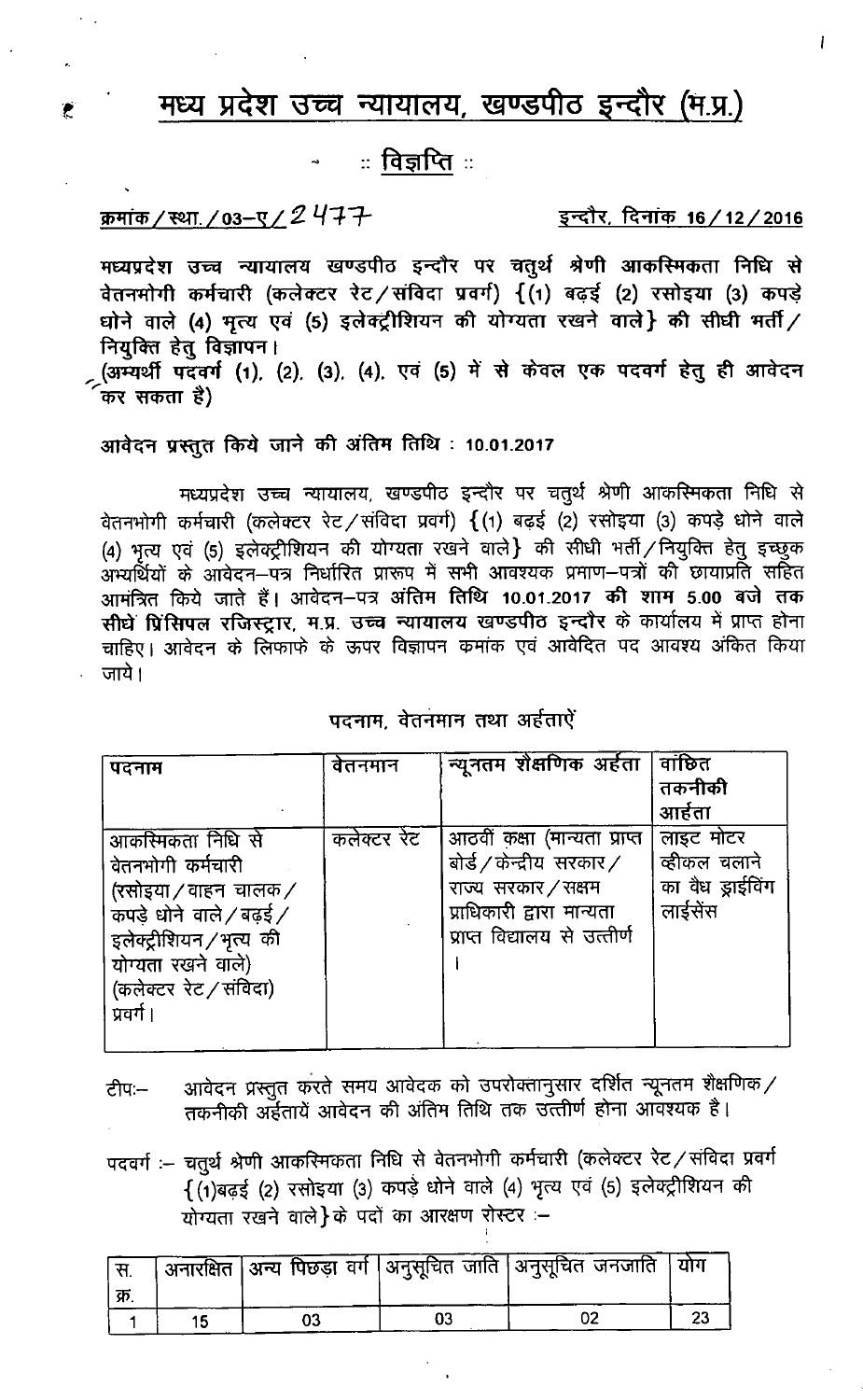आवेदक की आवेदन प्रस्तुत करने की अंतिम तिथि अर्थात् दिनांक 01.01.2017 को न्यूनतम 18 वर्ष की आयु पूर्ण होना आँवश्यक है, उक्त तिथि पर ही अधिकतम आयु सीमा की गणना, म.प्र. शासन, सामान्य प्रशासन विभाग, मंत्रालय भोपाल के परिपत्र क्रमांक सौं-3-5/2001/3/1 भोपाल, दिनांक 17 अगस्त, 2004 के अनुसार, निम्नानुसार होगी :-

| (1) पुरूष आवेदक (अनारक्षित वर्ग)                                      | $= 35$ वर्ष         |
|-----------------------------------------------------------------------|---------------------|
| (2) पुरूष आवेदक (आरक्षित वर्ग)<br>(अनु.जाति / अनु.जनजाति / अ.पि.वर्ग) | $= 40$ वर्ष         |
| (3) महिला आवेदक (अनारक्षित वर्ग)                                      | $=35+10=45$ and     |
| (4) महिला आवेदक (आरक्षित वर्ग)<br>(अनु.जाति / अनु.जनजाति / अ.पि.वर्ग) | $=$ 35+5+10=50 वर्ष |
| (5) महिला आवेदक (अनारक्षित वर्ग)                                      | $=35+5+10=50$ and   |

(6) विधवा, परित्यकता, तलाकशुदा महिला आवेदक  $=35+5+10+5=55$  वर्ष (अनु.जाति / अनु.जनजाति / अ.पि.वर्ग)

नोटः - विकलांगों एवं भूतपूर्व सैनिकों को भी मध्यप्रदेश शासन के नियमानुसार आयु-सीमा में छूट दी जायेगी।

## 3. परीक्षा शुल्क :-

(विधवा, परित्यकता, तलाकशुदा)

अनारक्षित वर्गे के उम्मीदवारों के लिये रूपये 250/ – परीक्षा शुल्क एवं आरक्षित वर्ग (अनूसूचित जाति/अनुसूचित जनजाति/ अन्य पिछड़ा वर्ग/विकलांग) के उम्मीदवारों हेतु रूपये 200/-परीक्षा शुल्क देय होगा। परीक्षा शुल्क की राशि प्रिंसिपल रजिस्ट्रार, म.प्र. उच्च न्यायालय खण्डपीठ इन्दौर के नाम से इन्दौर में अदायगी योग्य बैंक डिमाण्ड ड्रापट से स्वीकार की जावेगी। डिमाण्ड ड्राफ्ट आवेदन-पत्र के साथ संलग्न किया जावे तथा डिमाण्ड ड्राफ्ट के पीछे अभ्यर्थी का नाम, पिता का नाम, निवास का पता व मोबाइल नंबर का आवश्यक रूप से उल्लेख करें।

4. अनुवीक्षण (स्क्रीनिंग)/परीक्षा (उपरोक्त सभी प्रवर्गों के पदों हेतु) :- (30 अंक)

अंतिम तिथि तक प्राप्त आवेदन–पत्रों की जांच उपरांत पात्र एवं अपात्र अभ्यर्थियों की सूची तैयार कर म.प्र. उच्च न्यायालय खण्डपीठ इन्दौर के सूचना पटल पर चस्पा की जावेगी और म.प्र. उच्च न्यायालय की वेबसाइट www.mphc.in पर डाली जावेगी। अनुवीक्षण (स्क्रीनिंग)/ परीक्षा हेतु पृथक से कोई पत्र अभ्यर्थी को नहीं भेजा जावेगा। अनुवीक्षण (स्क्रीनिंग)/परीक्षा समिति से समक्ष )<br>म.प्र. उच्च न्यायालय खण्डपीठ इन्दौर में अभ्यर्थी को समस्त अर्हकारी मूल प्रमाण–पत्रों के साथ मूल पहचान-पत्र सहित उपस्थित होना अनिवार्य होगा। साक्षात्कर के समय आरक्षित वर्ग के समस्त अभ्यर्थियों को सक्षम अधिकारी (जो अनुविभागीय अधिकारी से निचले स्तर का न हो) द्वारा प्रदत्त्त स्थायी जाति प्रमाण-पत्र मूलतः एवं संत्यापित पठनीय छायाप्रति प्रस्तुत करना आवश्यक है। अभ्यर्थियों की संख्या या अन्य समूचित कारण से अनुवीक्षण (स्क्रीनिंग)/परीक्षा से छूट प्रदान की जा सकती है। अनुवीक्षण (स्क्रीनिंग)/परीक्षा में प्राप्त अंकों को अंतिम चयन सूची तैयार करते समय नहीं जोड़ा जावेगा।

 $\mathbf{f}$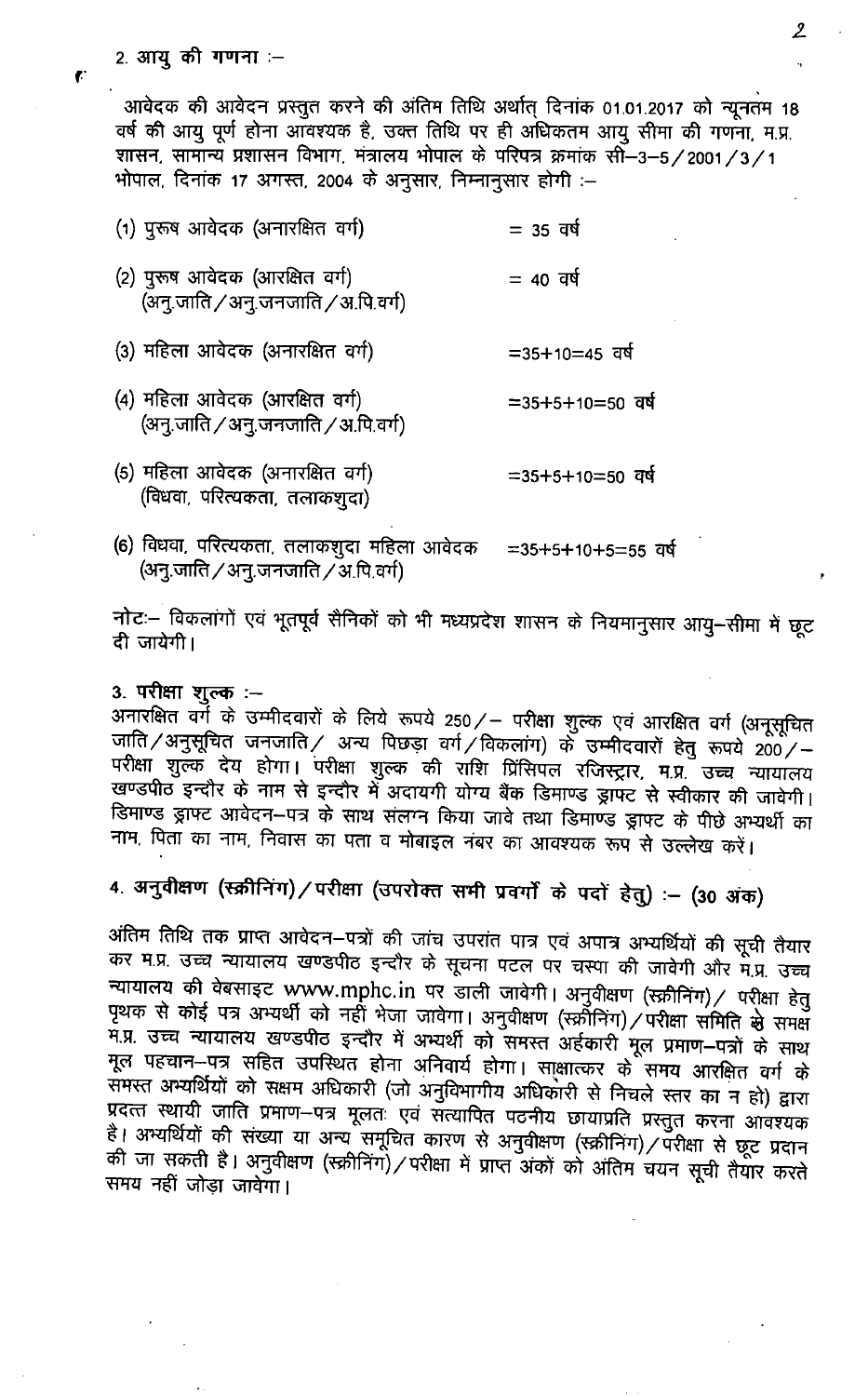### 5. साक्षात्कार :– (20 अंक)

अनुवीक्षण (स्क्रीनिंग) / परीक्षा में सफल अभ्यर्थियों की सूची 1:4 में तैयार कर म.प्र. उच्च न्यायालय खण्डपीठ इन्दौर के सूचना पटल पर चस्ता की जावेगी और म.प्र. उच्च न्यायालय की वेबसाइट www.mphc.in पर डाली जावेगी, ऐसे अभ्यर्थी मुख्य साक्षात्कार हेतु उपस्थित होने के पात्र होंगे, लेकिन उन्हें पृथक से कोई पत्र नहीं भेजा जावेगा। वे उच्च न्यायॉलय के सूचना पटल पर चस्पा की गई सूची और उच्च न्यायालय की वेबसाइट www.mphc.in पर डाली गई सूची देखकर जानकारों प्राप्त कर सकेंगें। मुख्य साक्षात्कार 20 अंक का होगा। मुख्य साक्षात्कार में प्राप्त अंकों के आधार पर ही मेरिट के अनुसार केटेगरी वाईज अभ्यर्थियों की चयन सूची एवं प्रतीक्षा सूची तैयार की जायेगी।

चयन एवं अभ्यर्थिता के संबंध में अन्य आवश्यक जानकारी :--6.

अभ्यर्थी केवल एक पदवर्ग हेतू आवेदन प्रस्तूत कर सकेगा। यदि अभ्यर्थी एक से अधिक  $(1)$ ्<br>पदवर्ग हेतु आवेदन प्रस्तुत करता है तो उसकी अभ्यर्थिता निरस्त हो जावेगी और उसके आवेदन /आवेदनों पर विचार नहीं किया जायेगा।

वही अभ्यर्थी नियुक्ति के लिये पात्र होंगे जो मध्यप्रदेश सिविल सेवा (सेवा की सामान्य  $(2)$ रातें) नियम 1961 द्वारा निर्धारित समस्त मापदण्ड की पूर्ति करते हों एवं नियम 6 के अनुसार नियुक्ति के लिये अपात्र न हो। मध्यप्रदेश सिविल सेवा (सेवा की सामान्य शर्ते) नियम 1961 के नियम 6 के अनुसार नियुक्ति के लिए वह उम्मीदवार अपात्र होगा जो निम्न में से कोई हो:-

(क) पुरूष उम्मीदवार, जिसकी एक से अधिक पत्नियां जीवित हों। इसी प्रकार महिला उम्मीदवार जिसने किसी ऐसे व्यक्ति से विवाह किया हो जिसकी पहले से ही एक पत्नी जीवित हो। ऐसे मामले में शासन ही अन्यथा निर्णय ले सकता है। अर्थात् यदि शासन का इस बात से समाधान हो जाए कि ऐसा करने का पर्याप्त कारण है, तो वह इस प्रतिबंध से छूट दे सकता है। (ख) जो शारीरिक और मानसिक रूप से स्वस्थ नहीं पाया जाए।

(ग) जिसे महिलाओं के विरूद्ध किसी अपराध का सिद्ध दोष ठहराया गया हो।

(घ) जिसकी दो से अधिक संतान हैं, जिनमें से एक का जन्म 26 जनवरी 2001 को या उसके पश्चात् हुआ है। (परन्तु निरर्हित नहीं होगा यदि एक संतान के जीवित रहते आगामी प्रसव में दो या दो से अधिक संतान का जन्म होता है)

(3) पदों की संख्या में कमी / वृद्धि हो सकती है अर्थात् पदों की संख्या परिवर्तनीय है।

(4) चयन प्रक्रिया को संशोधित या निरस्त करने का पूर्ण अधिकार माननीय मुख्य न्यायाधिपति उच्च न्यायालय, जबलपुर को है।

(5) अभ्यर्थियों के मूल प्रमाण-पत्रों के निरीक्षण व सत्यापन की कार्यवाही मुख्य साक्षात्कार दिनांक को भी होगी और उन्हें मूल पहचान पत्र के साथ उपस्थित होना होगा।

(6) यदि कोई अभ्यर्थी विज्ञापन की शर्ते पूरी न करते हुये भी आवेदन प्रेषित करता है या उसका आवेदन पत्र त्रुटिपूर्ण पाया जाता है अथवा उसमें असत्य जानकारी दी है अथवा कोई जानकारी नहीं दी है अथवा किसी जानकारी को छिपाया है तो ऐसी स्थिति में किसी भी स्तर/प्रक्रम पर उसका प्रवेश, चयन और उसकी अभ्यर्थिता निरस्त की जा सकेगी तथा इस संबंध में कोई पत्र व्यवहार स्वीकार नहीं होगा।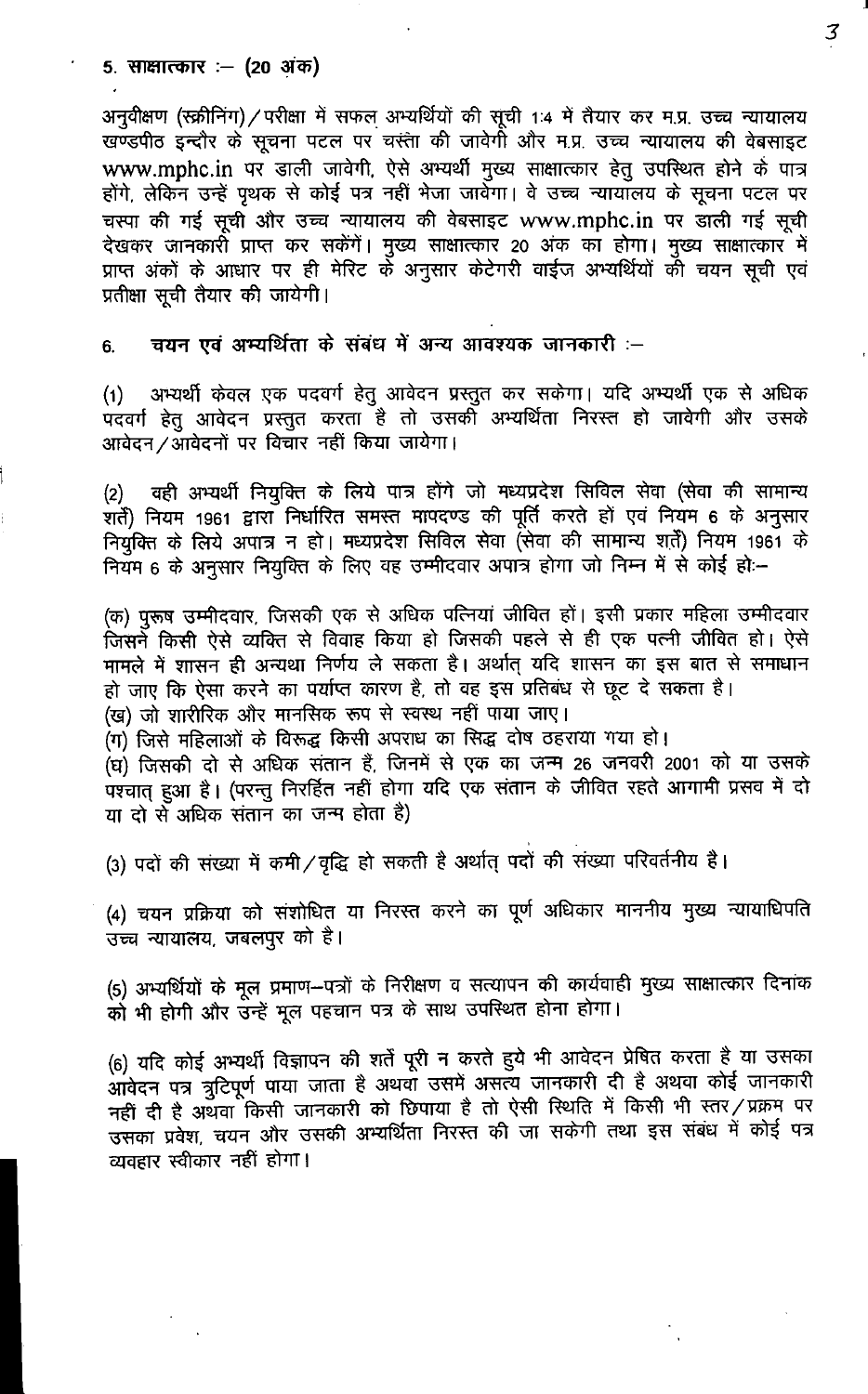(7) आरक्षित प्रवर्ग (अनुसूचित जाति /अनुसूचित जनजाति / अन्य पिछड़ा वर्ग) के अभ्यर्थी मध्यप्रदेश शासन, सामान्ये प्रशासन विभाग, भोपाल द्वारा जारी परिपत्र क्रमांक एफ 7-2/96/आ. प्र. / एक, दिनांक 01.08.1996 एवं क्रमांक एफ- 7-2/96/आ.प्र. / एक, दिनांक 12.03.1997 में दिये गये निर्देशों के अध्यधीन सक्षम प्राधिकारी द्वारा जारी स्थायी जाति प्रमाण-पत्र ही प्रस्तुत करें अन्यथा उनकी अभ्यर्थिता अनारक्षित प्रवर्ग के तहत विचार में ली जावेगी।

(8) विज्ञप्ति प्रकाशन तिथि के पूर्व एवं अंतिम तिथि के पश्चात् प्राप्त होने वाले आवेदन–पत्रों पर कोई विचार नहीं किया जायेगा।

(9) अनुवीक्षण / साक्षात्कार दिनांक की सूचना म.प्र. उच्च न्यायालय खण्डपीठ इन्दौर के सूचना पटल एवं म.प्र. उच्च न्यायालय की वेबसाइट www.mphc.in पर प्रदर्शित की जावेगी। साक्षात्कार हेतु पृथक से सूचना / प्रवेश-पत्र जारी नहीं किया जावेगा।

(10) यदि किसी अभ्यर्थी के विरूद्ध कोई दाण्डिक प्रकरण किसी पुलिस थाने/न्यायालय में विचाराधीन हो अथवा किसी न्यायालय से निराकृत हो चुका हो अथवा उसे दोषसिद्ध कर दण्डित किया गया हो तो निर्णय / संबंधित अधिनियम एवं धारा सहित प्रकरण क्रमांक आदि की जातकारी अनिवार्यतः दें।

 $16.12$ 

(देवेन्द्र सिंह सोलंकी) प्रिंसिपल रजिस्ट्रार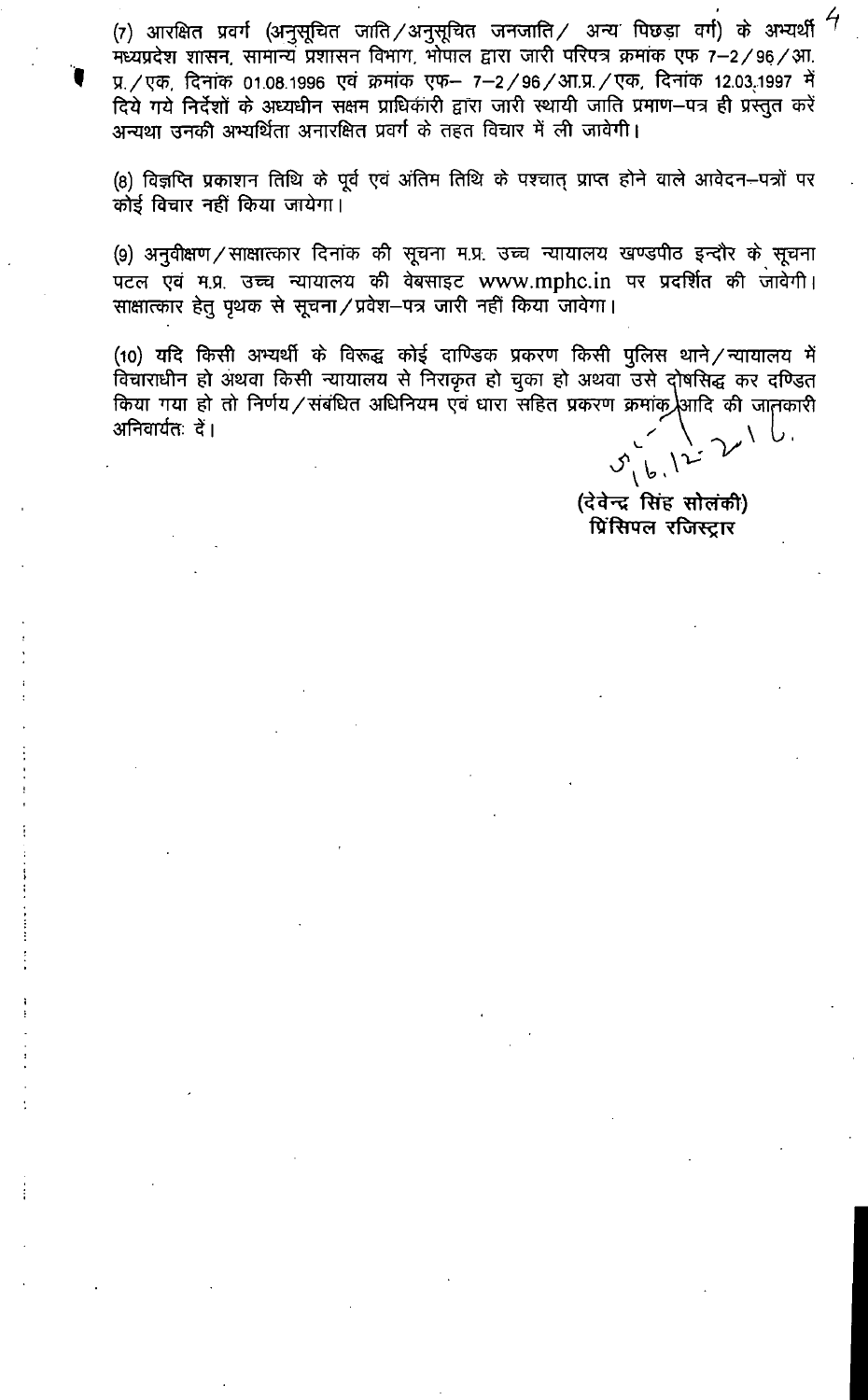|        |                                                                    | मध्यप्रदेश उच्च न्यायालय : खण्डपीठ इन्दौर                                                                                                                                                                                 |
|--------|--------------------------------------------------------------------|---------------------------------------------------------------------------------------------------------------------------------------------------------------------------------------------------------------------------|
|        |                                                                    | <u>(अंतिम तिथि: 10.01.2017)</u>                                                                                                                                                                                           |
|        | की योग्यता रखने वाले की सीधी मर्ती / नियुक्ति हेतु आवेदन-पत्र।     | मध्यप्रदेश उच्च न्यायालय, खण्डपीठ इन्दौर पर, चतुर्थ श्रेणी आकस्मिकता निधि से वेतनमोगी कर्मचारी (कलेक्टर<br>रेट / संविदा प्रवर्ग) [(1) वाहन चालक, (2) रसोइया, (3) कपड़े धोने वाले (4) मृत्य (5) इलेक्ट्रीशियन एवं (6) बढ़ई |
| प्रति, |                                                                    |                                                                                                                                                                                                                           |
|        | श्रीमान् प्रिंसिपल रजिस्ट्रार महोदय.<br>म.प्र. उच्च न्यायालय,      | 2 पासपोर्ट साईज फोटो                                                                                                                                                                                                      |
|        | खण्डपीठ इन्दौर (म.प्र.)                                            |                                                                                                                                                                                                                           |
|        |                                                                    |                                                                                                                                                                                                                           |
|        | (अभ्यर्थी केवल एक पद प्रवर्ग हेतु ही आवेदन कर सकता है)             |                                                                                                                                                                                                                           |
| 1.     |                                                                    |                                                                                                                                                                                                                           |
| 2.     | लिंग/Sex (सही खाने में $\sqrt{}$ निशान लगाये): पुरुष/ Male         | ਦਸ਼ੀ / Female                                                                                                                                                                                                             |
| ż.     |                                                                    |                                                                                                                                                                                                                           |
| 4.     |                                                                    |                                                                                                                                                                                                                           |
| 5.     | श्रेणी / केटेगरी : अनारक्षित / UR, अजा / SC, अजजा / ST, अपिव / OBC |                                                                                                                                                                                                                           |
| 6.     | क्या आप अस्थिवाधित विकलांग हैं ?                                   |                                                                                                                                                                                                                           |
| 7.     | क्या आप मध्य प्रदेश के मूल निवासी हैं ?                            |                                                                                                                                                                                                                           |
| 8.     | क्या आप भूतपूर्व सैनिक हैं ?                                       |                                                                                                                                                                                                                           |
| 9.     |                                                                    |                                                                                                                                                                                                                           |
|        |                                                                    |                                                                                                                                                                                                                           |
| 10.    | क्या आप विवाहित है?                                                |                                                                                                                                                                                                                           |
| 11.    | यदि विवाहित हैं तो जीवित संतान की संख्या                           |                                                                                                                                                                                                                           |
| 12.    | दो से अधिक वैध संतानों की स्थिति में उनके जन्म दिनांक अंकित करें   |                                                                                                                                                                                                                           |
| 13.    | यदि विवाहित हैं तो जीयित पत्नी की संख्या                           |                                                                                                                                                                                                                           |
|        |                                                                    |                                                                                                                                                                                                                           |
| 14.    | स्थायी पता/Permanent Address                                       |                                                                                                                                                                                                                           |
|        | (जिला, प्रदेश एवं पिनकोड सहित)                                     |                                                                                                                                                                                                                           |
|        |                                                                    |                                                                                                                                                                                                                           |
| 15.    | (जिला, प्रदेश एवं पिनकोड सहित)                                     |                                                                                                                                                                                                                           |
|        |                                                                    |                                                                                                                                                                                                                           |
|        |                                                                    |                                                                                                                                                                                                                           |
|        | 16. (ए) मोबाईल / फोन नम्बर (यदि हो, तो):                           |                                                                                                                                                                                                                           |
|        | 17. (बी) आधार कार्ड नम्बर (यदि हो, तो):                            |                                                                                                                                                                                                                           |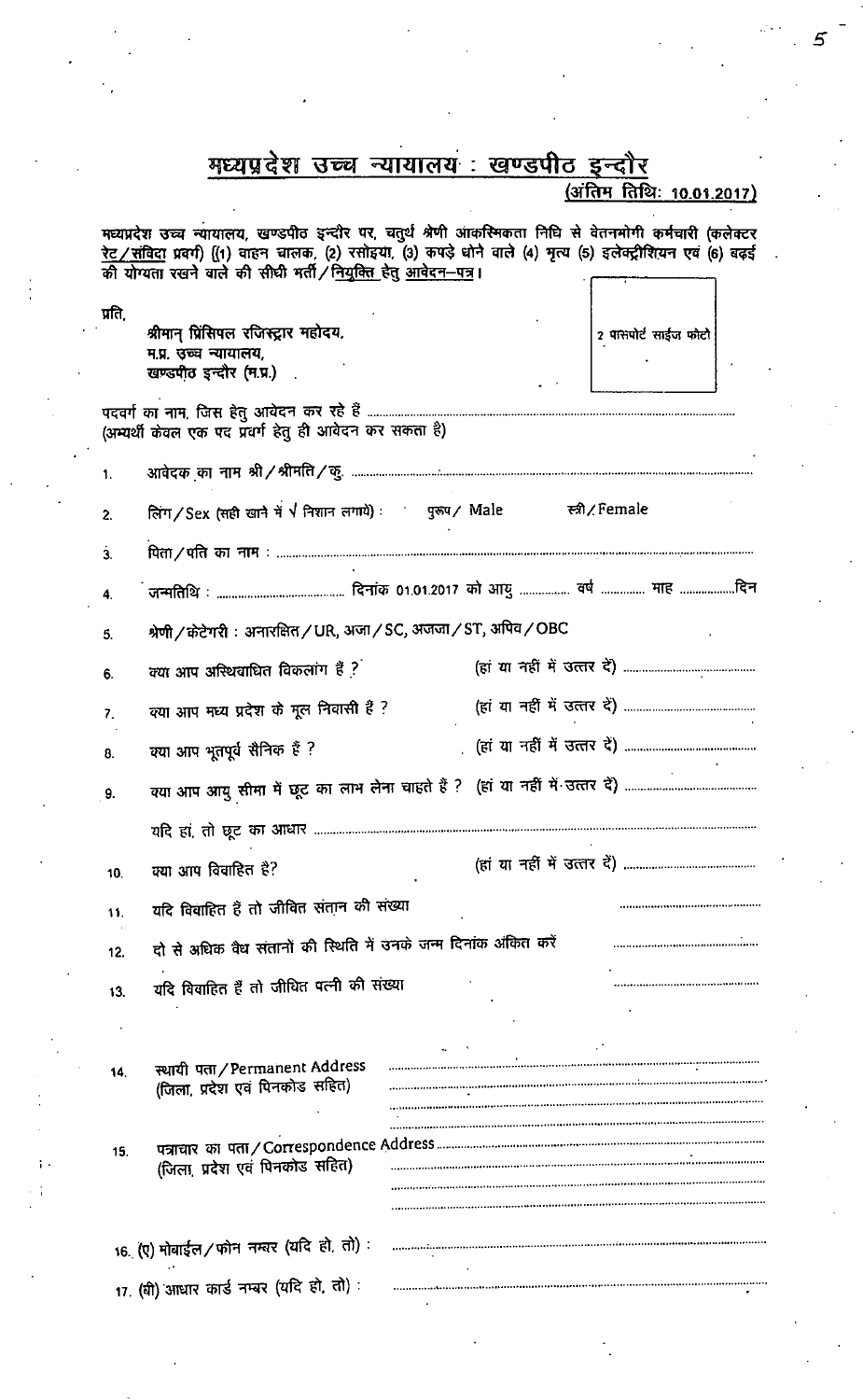शैक्षणिक योग्यता का विंवरण: 18.

| स.क. | परीक्षा का नाम                            | वोर्ड / स्कूल / संस्था | वर्ष | प्राप्तांकों   टीप यदि कोई हो<br>का प्रतिशत कित्तीर्ण / अनुत्तीर्ण |
|------|-------------------------------------------|------------------------|------|--------------------------------------------------------------------|
|      | आठवीं                                     |                        |      |                                                                    |
|      | दसवीं                                     |                        |      |                                                                    |
| 3    | अन्य कोई शैक्षणिक / तकनीकी <br>योग्यता    |                        |      |                                                                    |
|      | विहन चालन की योग्यता,<br>लायसेंस का विवरण |                        |      |                                                                    |

6

19. पूर्व अनुभव:-

| स.क. | कार्य का पूर्व अनुभव<br>(यदि कोई हो तो) | कार्यस्थल का पता | अवधि | प्रमाण–पत्र<br>(यदि कोई हो तो) |
|------|-----------------------------------------|------------------|------|--------------------------------|
|      |                                         |                  |      |                                |
|      |                                         |                  |      |                                |

#### क्या आपके विरुद्ध कोई आपराधिक प्रकरण किसी पुलिस थाना / न्यायालय में अनुसंधान / विचारण हेतु 20.

| स.क. प्रकरण क्रमांक | घाराएँ | न्यायालय)का नाम  नियत/निर्णय दिनांक | रिमार्क / दण्ड |
|---------------------|--------|-------------------------------------|----------------|
|                     |        |                                     |                |
|                     |        |                                     |                |
|                     |        |                                     |                |

परीक्षा शुल्क का विवरण :- $21.$ 

| । डिमाण्ड ड्राफ्ट का नंबर <b>ं</b> । | जारी करने का दिनांक | राशि | अदाता बैंक का नाम |
|--------------------------------------|---------------------|------|-------------------|
|                                      |                     |      |                   |
|                                      |                     |      |                   |

निम्नलिखित दस्तावेजों / प्रमाण पत्रों की स्वप्रमाणित छायाप्रतियां आवेदन के साथ संलग्न किया जाना हैं:-अभ्यर्थी द्वारा संलग्न किए गए दस्तावेज/प्रमाण-पत्र के सामने (V) अथवा संलग्न नहीं किये गये तो (X) का निशान लगाएँ –

|      | जिन्म प्रमाण-पत्र (यदि न हो तो बोर्ड परीक्षा की अंकसूची / प्रमाण-पत्र)                              |  |
|------|-----------------------------------------------------------------------------------------------------|--|
|      | 2 जिति प्रमाण-पत्र : अजा/अजजा/अपिव हेतु (अनुविभागीय अधिकारी द्वारा प्रदत्त)                         |  |
|      | 3   मध्य प्रदेश का मूल निवासी प्रमाण-पत्र (सक्षम अधिकारी द्वारा प्रदत्त)                            |  |
| 4    | भूतपूर्व सैनिक /अस्थिबधित विकलांग अभ्यर्थी से संबंधित सक्षम अधिकारी का प्रमाण-पत्र<br>(यदि लागू हो) |  |
| $-5$ | शिक्षणिक/तकनीकी योग्यताओं संबंधी प्रमाण--पत्र                                                       |  |
| 6    | जिन्य प्रमाण-पत्र (ड्राइविंग लायसेंस, अनुभव प्रमाण-पत्र इत्यादि)                                    |  |
|      | आवेदक का एक नवीन एवं रंगीन पासपोर्ट आकार का फोटोग्राफ                                               |  |
|      |                                                                                                     |  |

दिनांक : ................................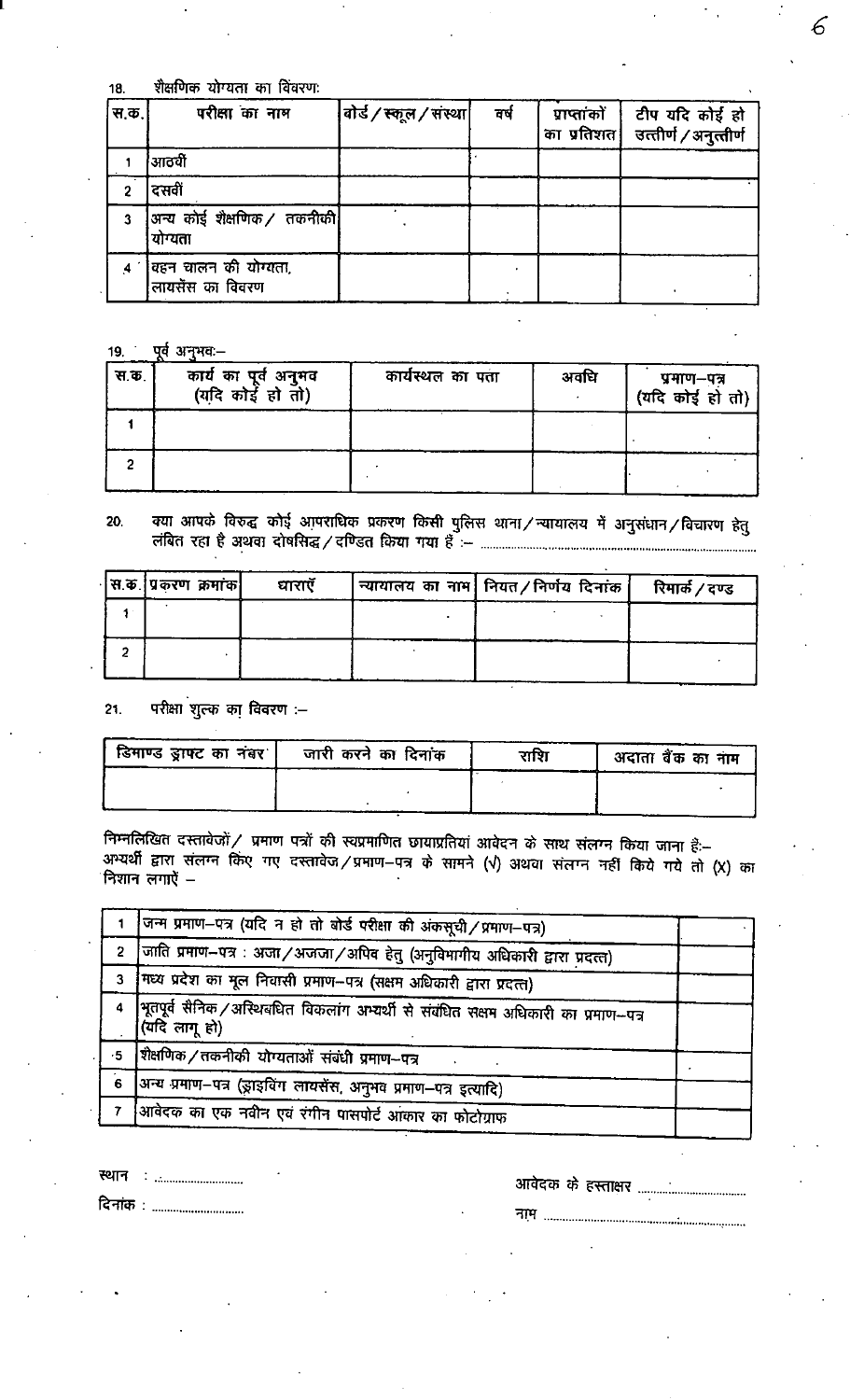## <u>घोषणा</u>

मैं यह घोषणा करता / करती हूं कि मैने परीक्षा से संबंधित सभी नियमों एवं विज्ञापन को अच्छी तरह पढ़ य समझ लिया है। उपरोक्त समस्त जानकारी मेरे ज्ञान व विश्वास के अनुसार सही व संपूर्ण है। यदि मेरा आवेदन विज्ञापन की शर्तों के अनुरूप निर्धारित समय से नहीं पहुंचता है अथवा किसी भी स्तर पर आवेदन में कोई भी जानकारी असत्य और / अथवा अपूर्ण पायी जाती है अथवा मेरे द्वारा कोई वांछित जानकारी छिपाई जाती है तो मेरे विरुद्ध कार्यवाही की जाकर मेरा आवेदन किसी भी प्रक्रम पर निरस्त कर, मेरा प्रवेश, चयन और अभ्यर्थिता निरस्त की जा सकती है अथवा मुझे पद से हटाया जा सकता है।

दिनांक**ः** ..............................